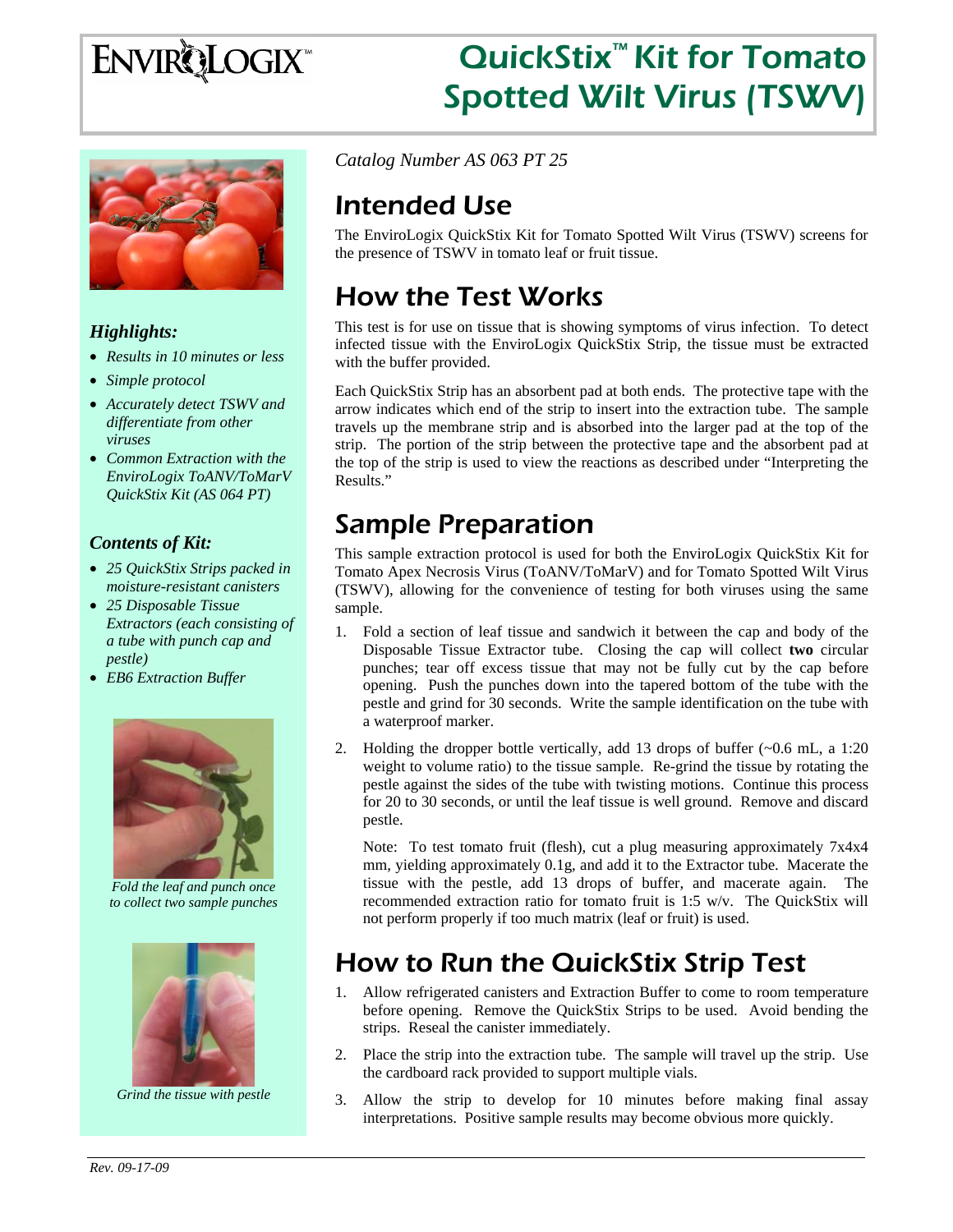#### QuickStix Kit for TSWV Page 2 of 3



*Add 13 drops of buffer and grind again* 



*Add a test strip, wait 10 minutes* 



- 4. To retain the strip, cut off and discard the bottom section of the strip covered by the arrow tape.
- 5. To run TSWV and ToANV/ToMarV tests simultaneously, place both strips in the extraction tube at the same time and allow them to run for 10 minutes. Alternatively, the tests may also be run serially by placing one strip into the tube and allowing it to run for the full 10 minutes. If the result is negative, remove the first strip and place the second strip into the same extract, allowing that one to run for the full 10 minutes.

### Interpreting the Results

Development of the Control Line within 10 minutes indicates that the strip has functioned properly. Any strip that does not develop a Control Line should be discarded and the sample re-tested using another strip.

If the sample extract contains TSWV, a second line (Test Line) will develop on the membrane strip between the Control Line and the protective arrow tape. The results should be interpreted as positive for TSWV.

If no Test Line is observed after 10 minutes, the results should be interpreted as negative for the sample tested. See Precautions and Notes.



### Kit Storage

This QuickStix Kit should be stored refrigerated. The kit may be used in field applications; however, prolonged exposure to high temperatures may adversely affect the test results. Do not open the desiccated canister until ready to use the test strips. Do not exceed the stated expiration date on the kit.

### Cross Reactivity

The kit has shown no cross reactivity with Tomato Apex Necrosis Virus (ToANV/ToMarV), Impatiens Necrosis Spot Virus (INSV), Tobacco Mosaic Virus (TMV), Tomato Mosaic Virus (ToMV) and Cucumber Mosaic Virus (CMV).

### Precautions and Notes

- This kit is designed for screening the presence or absence of TSWV and is not meant to be quantitative. As with all tests, it is recommended that results be confirmed by an alternate method.
- The assay has been optimized to be used with the protocol provided in the kit. Deviation from this protocol may invalidate the results of the test.
- A strong positive result may safely be interpreted in as little as 5 minutes after sample addition. It is not safe, however, to conclude that a sample is negative before a full 10 minutes has elapsed. A weakly positive sample may require the full 10 minutes for a distinct Test Line to appear.
- A negative result does not preclude the presence of TSWV in other areas or at other times.
- Protect all components from hot or cold extremes of temperature when not in use. Do not leave in direct sunlight or in vehicle. A small portable cooler is recommended for prolonged field testing applications to protect the kit from extreme temperatures.